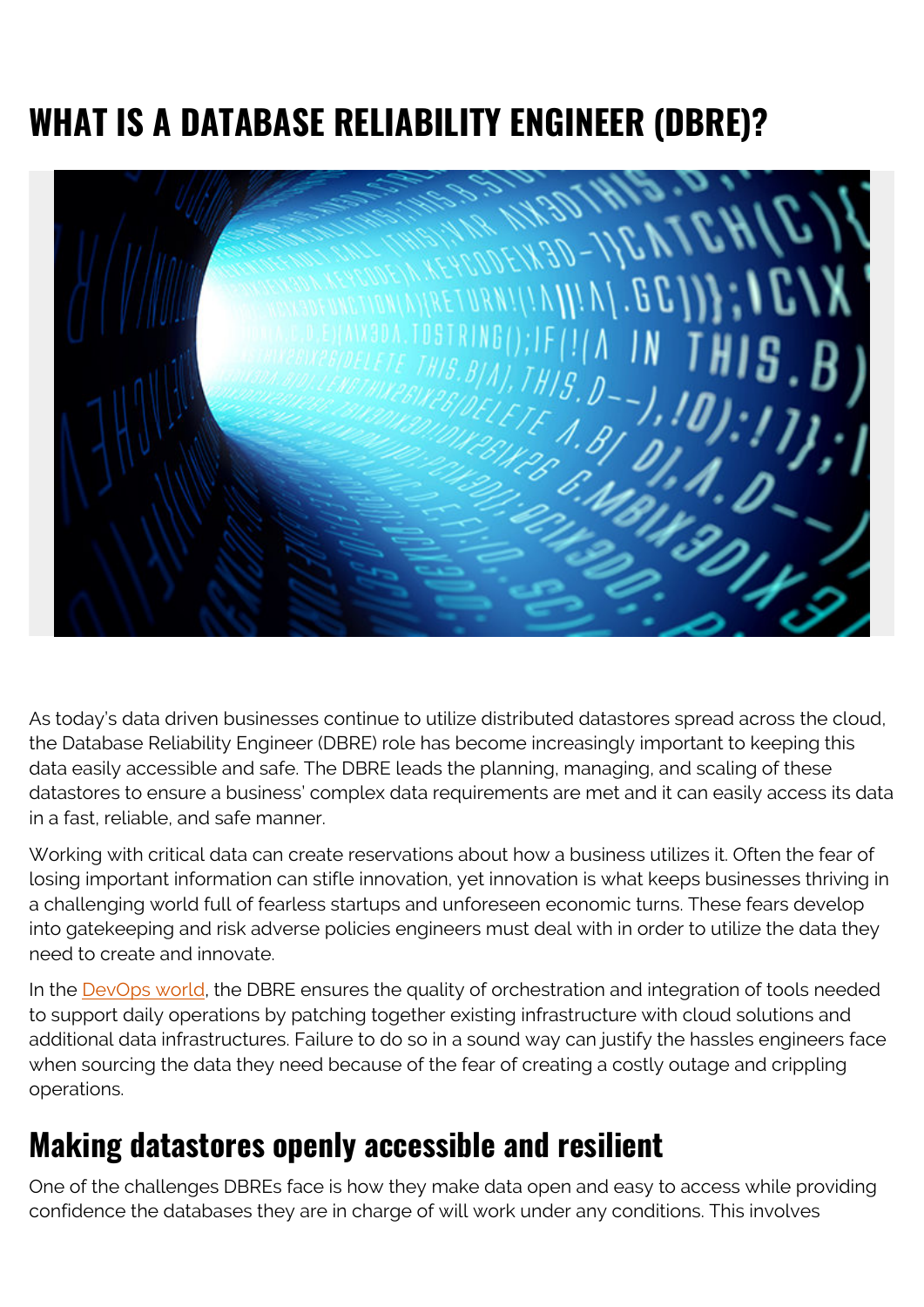protecting the data through rigorous testing of backup and recovery processes and frequently auditing well-regulated security procedures. These tasks, although important and necessary, are also quite redundant. The path to alleviating fear while increasing velocity is paved in automation. DBREs use software and tooling to automate manual tasks and enable engineers to move fast without concern of losing data during their experiments.

By automating crucial operations like failovers, backups, and resource provisions, organizations can feel confident they are safe from catastrophic data losses. DBREs create and support usage guardrails by communicating general data protection regulation (GDPR) practices to developers and engineers who can then work within datastores without facing slow downs from gatekeepers or the organization's overwrought fear of damaging the database. Engineers should be assured that if their experiment goes wrong, someone with a backup who knows how to use it is only a quick high priority email away.

## **Standardization, Automation and Resilience**

DBREs use [service level objectives \(SLOs\)](https://blogs.bmc.com/blogs/slo-service-level-objectives/) and risk analysis to determine which problems to address and which problems to automate. They must be familiar not only with the data they are sourcing but be able to evaluate the multiple tools available to manage an organization's data by choosing the tools and processes which will help them create resilient systems, encouraging everyone to work with the datastore as much as possible. This framework is developed into a reliability program DBREs are responsible for maintaining along with the greater devops and leadership teams to achieve high levels of standardization, reliability, testability, maintainability, and system availability.

## **4 Reliability Engineering Objectives for Data Protection**

- Apply engineering knowledge and specialist techniques to prevent or to reduce the likelihood or frequency of failures.
- Identify and correct the causes of failures that do occur despite the efforts to prevent them.
- Determine ways of coping with failures that do occur, if their causes have not been corrected.
- Applying methods for estimating the likely reliability of new designs and for analyzing reliability data.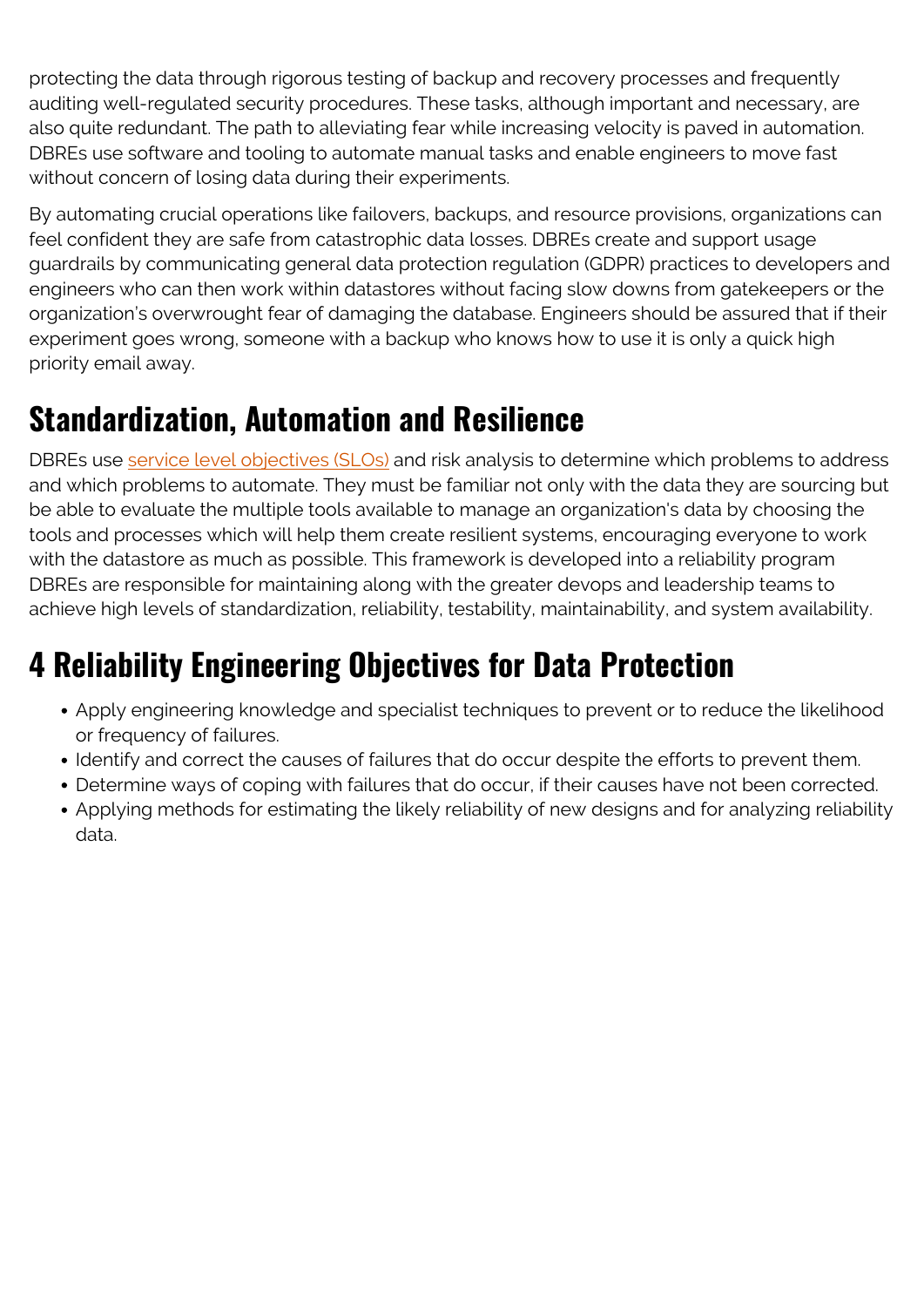

#### 4 Reliability Engineering Objectives for Data Protection



While testing and developing the data protection frameworks, a key task for any DBRE is to identify and eliminate "toil". The Google SRE teams often use the phrase "eliminate toil" and define toil as "the kind of work tied to running a production service that tends to be manual, repetitive, automatable, tactical, devoid of enduring value, and that scales linearly as a service grows." Effectively eliminating toil is done through automation and standardization of manual work which is repetitive, non-creative, and non-challenging.

Toil is the type of work the right software can help solve by quickly capturing database configurations, obtaining visibility into out-of-compliance conditions, and taking corrective action with less manual effort. BMC's **Bladelogic Database Automation** is designed to consistently replicate task execution through improving speed, agility, and release quality, while lowering risk, and without adding staff. Automating processes like these will streamline database workflows and empower developers to create and innovate. The right software can help DBREs manage compliance issues, heighten security, increase data quality, and lower costs when implemented effectively. This leaves DBREs left to anticipate future problems instead of reacting to current ones.

## **Breaking down silos**

Databases are not meant to be silos of information separate from the rest of an organization's operational components. Managing databases should be much like managing any other system with fluidity and cross-functionality. Working with data should feel consistent to all other parts of the application which should encourage anyone to feel they can engage with and support the database environment. Although it's impossible to prevent 100% of failures, successful DBRE's are able to build the necessary guard rails and educate their developers so that they no longer have a fear of destroying things in case something goes wrong.

## **BMC Solutions**

**BladeLogic Database Automation** improves efficiency, lowers costs, and reduces risk by automating routine administrative tasks and compliance processes. IT operations can accelerate